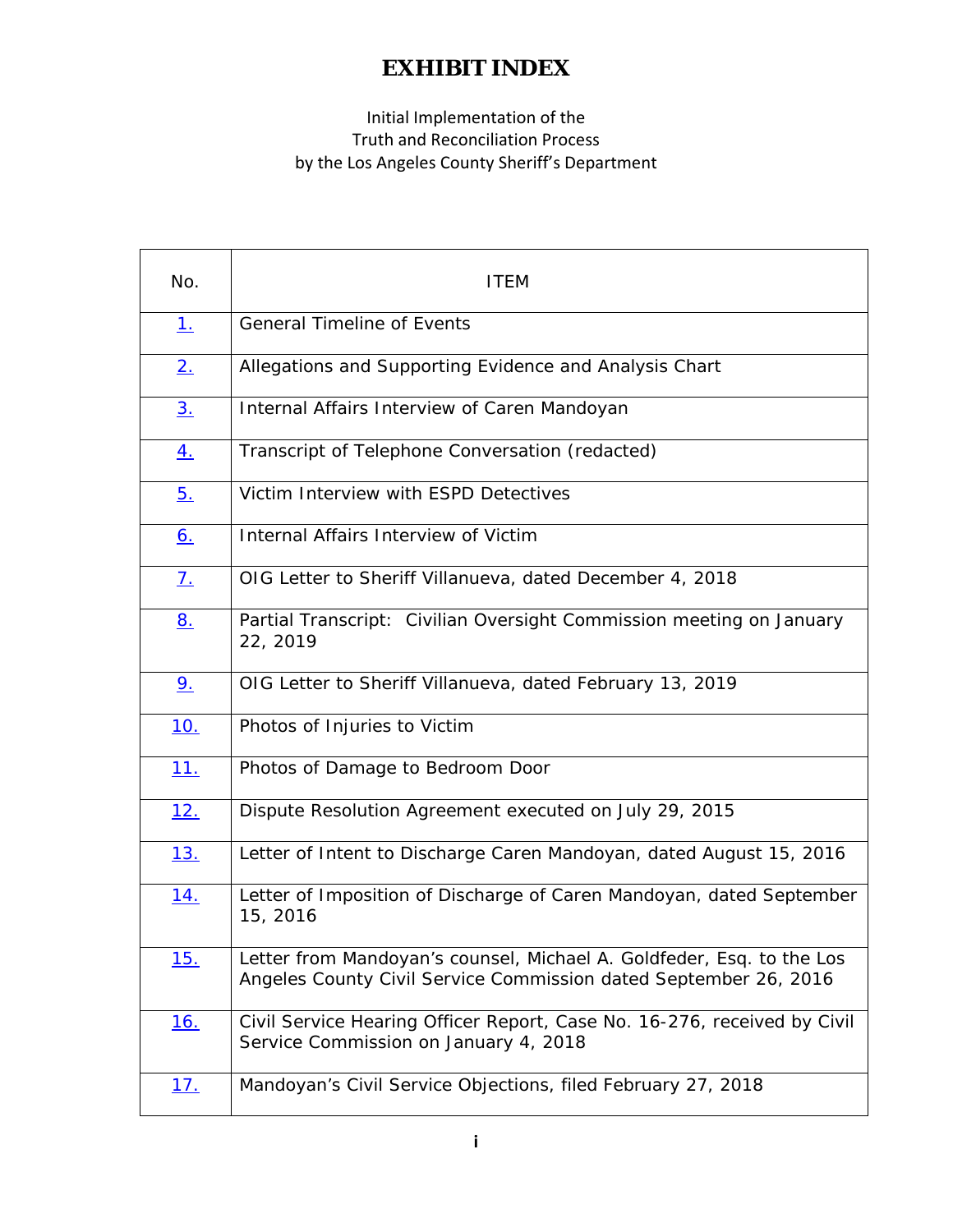#### Initial Implementation of the Truth and Reconciliation Process by the Los Angeles County Sheriff's Department

Ē

| No.        | <b>ITEM</b>                                                                                                                                                                                                                                                                                                         |
|------------|---------------------------------------------------------------------------------------------------------------------------------------------------------------------------------------------------------------------------------------------------------------------------------------------------------------------|
| 18.        | Civil Service Commission Order sustaining Discharge, dated May 23,<br>2018                                                                                                                                                                                                                                          |
| <u>19.</u> | Comparison Chart of Guidelines for Discipline for Making a False or<br>Misleading Statements During an Administrative Investigation                                                                                                                                                                                 |
| 20.        | Partial Transcript: Los Angeles County Board of Supervisors Meeting<br>on January 29, 2019                                                                                                                                                                                                                          |
| 21.        | Partial "Policy of Equality Report/Notification Form," dated June 23,<br>2015                                                                                                                                                                                                                                       |
| 22.        | Caren Mandoyan's Civil Service Hearing Closing Argument, dated<br>November 27, 2017                                                                                                                                                                                                                                 |
| 23.        | Selection of Hearing Officer documents in Civil Service Case<br>No. 16-276                                                                                                                                                                                                                                          |
| 24.        | Civil Service Commission 2015 Annual Report                                                                                                                                                                                                                                                                         |
| 25.        | Memorandum from Caren Mandoyan to his Supervisor dated June 3,<br>2015                                                                                                                                                                                                                                              |
| 26.        | Memorandum entitled, "Truth and Reconciliation Panel Review of IAB<br>IV#2383392 Deputy Caren Mondoyan (sic) Matter," dated December<br>27, 2018                                                                                                                                                                    |
| 27.        | Chief Alicia Ault e-mail to Lawrence Del Mese, dated November 30,<br>2018                                                                                                                                                                                                                                           |
| 28.        | "Respondents/Defendants Sheriff Alex Villanueva and Los Angeles<br>County Sheriff Department's Opposition to County of Los Angeles'<br>Application for Temporary Restraining Order and Order to Show Cause<br>RE Preliminary Injunction," filed in the County of Los Angeles Superior<br>Court Case No. 19STCP00630 |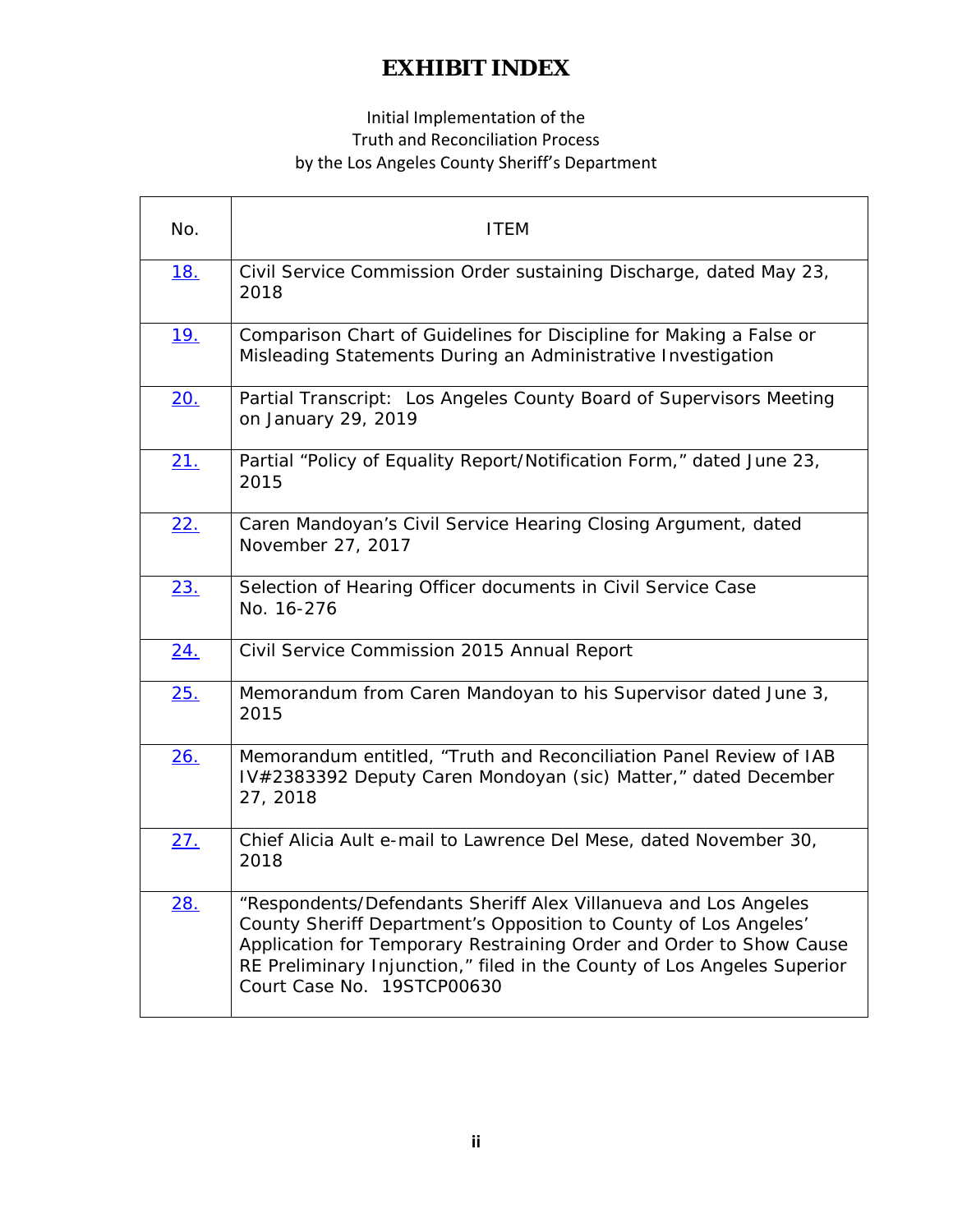#### Initial Implementation of the Truth and Reconciliation Process by the Los Angeles County Sheriff's Department

| No.        | <b>ITEM</b>                                                                                                                                                                                                                         |
|------------|-------------------------------------------------------------------------------------------------------------------------------------------------------------------------------------------------------------------------------------|
| <u>29.</u> | "Declaration of Mary Wickham in Support of Petitioner/Plaintiff County<br>of Los Angeles' Ex Parte Application for Temporary Restraining Order<br>and Order to Show Cause," filed on March 4, 2019 under case number<br>19STCP00630 |
| <u>30.</u> | Case Review Disposition for File No. IV2383392, dated August 12,<br>2016                                                                                                                                                            |
| 31.        | Internal Affairs Interview of Witness 1                                                                                                                                                                                             |
| 32.        | Internal Affairs Interview of Witness 2                                                                                                                                                                                             |
| <u>33.</u> | Internal Affairs Interview of Deputy Witness 3                                                                                                                                                                                      |
| 34.        | Internal Affairs Interview of Witness 4                                                                                                                                                                                             |
| 35.        | Internal Affairs Interview of Deputy Witness 6                                                                                                                                                                                      |
| <u>36.</u> | Internal Affairs Interview of Lt. Witness 7                                                                                                                                                                                         |
| <u>37.</u> | Civil Service Hearing Transcript for Monday, July 24, 2017                                                                                                                                                                          |
| 38.        | Civil Service Hearing Transcript for Tuesday, July 25, 2017                                                                                                                                                                         |
| <u>39.</u> | Civil Service Hearing Transcript for Wednesday, July 26, 2017                                                                                                                                                                       |
| <u>40.</u> | Civil Service Hearing Transcript for Wednesday, September 27, 2017                                                                                                                                                                  |
| <u>41.</u> | OIG Letter requesting information regarding the process used to re-<br>evaluate the Mandoyan case, dated March 5, 2019                                                                                                              |
| 42.        | El Segundo Police Department Documents                                                                                                                                                                                              |
| <u>43.</u> | Application for Temporary Restraining Order and Order, filed July 14,<br>2015                                                                                                                                                       |
| <u>44.</u> | Partial Transcript of LASD End of the Month Meeting on March 27,<br>2019                                                                                                                                                            |